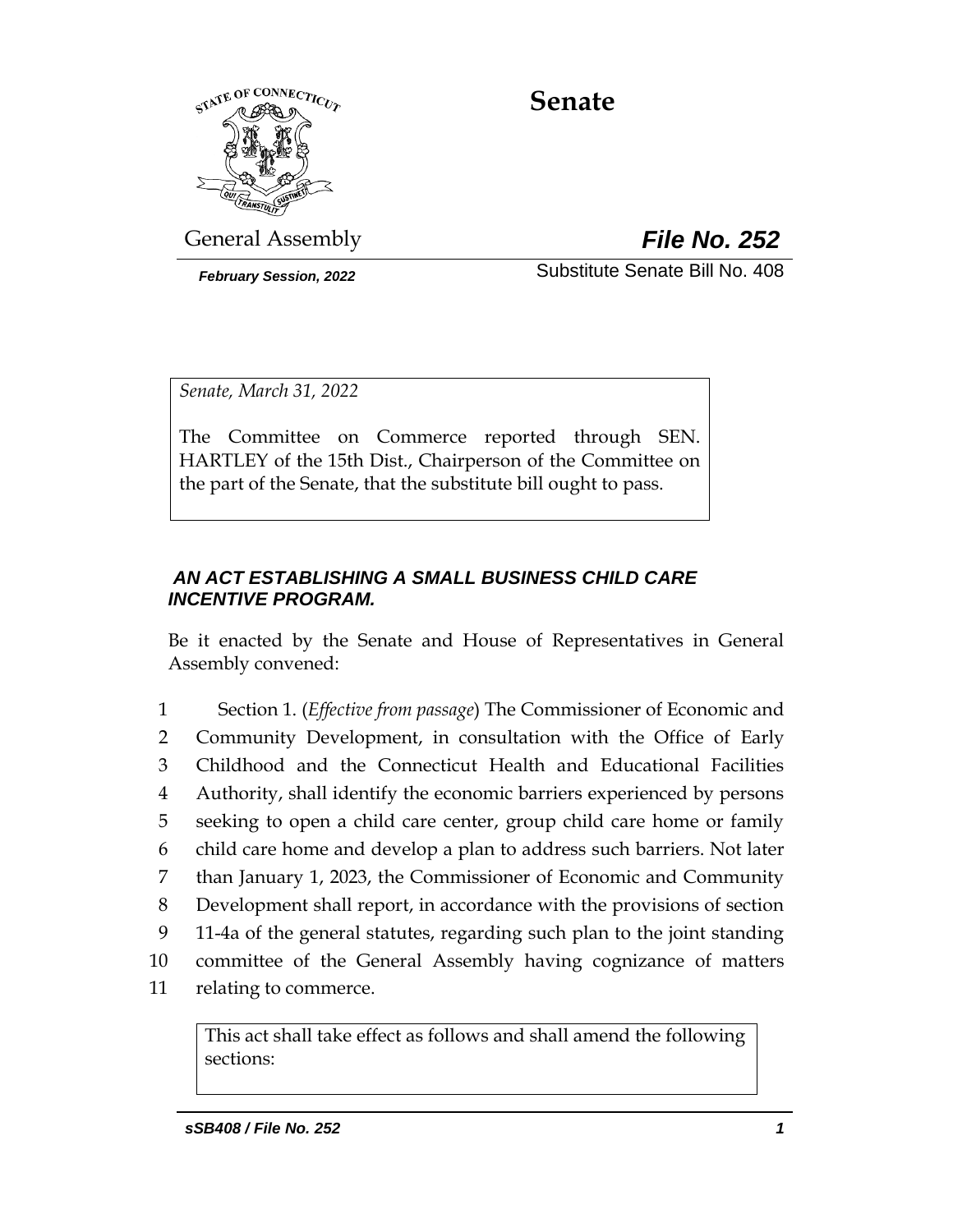| Section | trom passage | New section |
|---------|--------------|-------------|
|---------|--------------|-------------|

*CE Joint Favorable Subst.*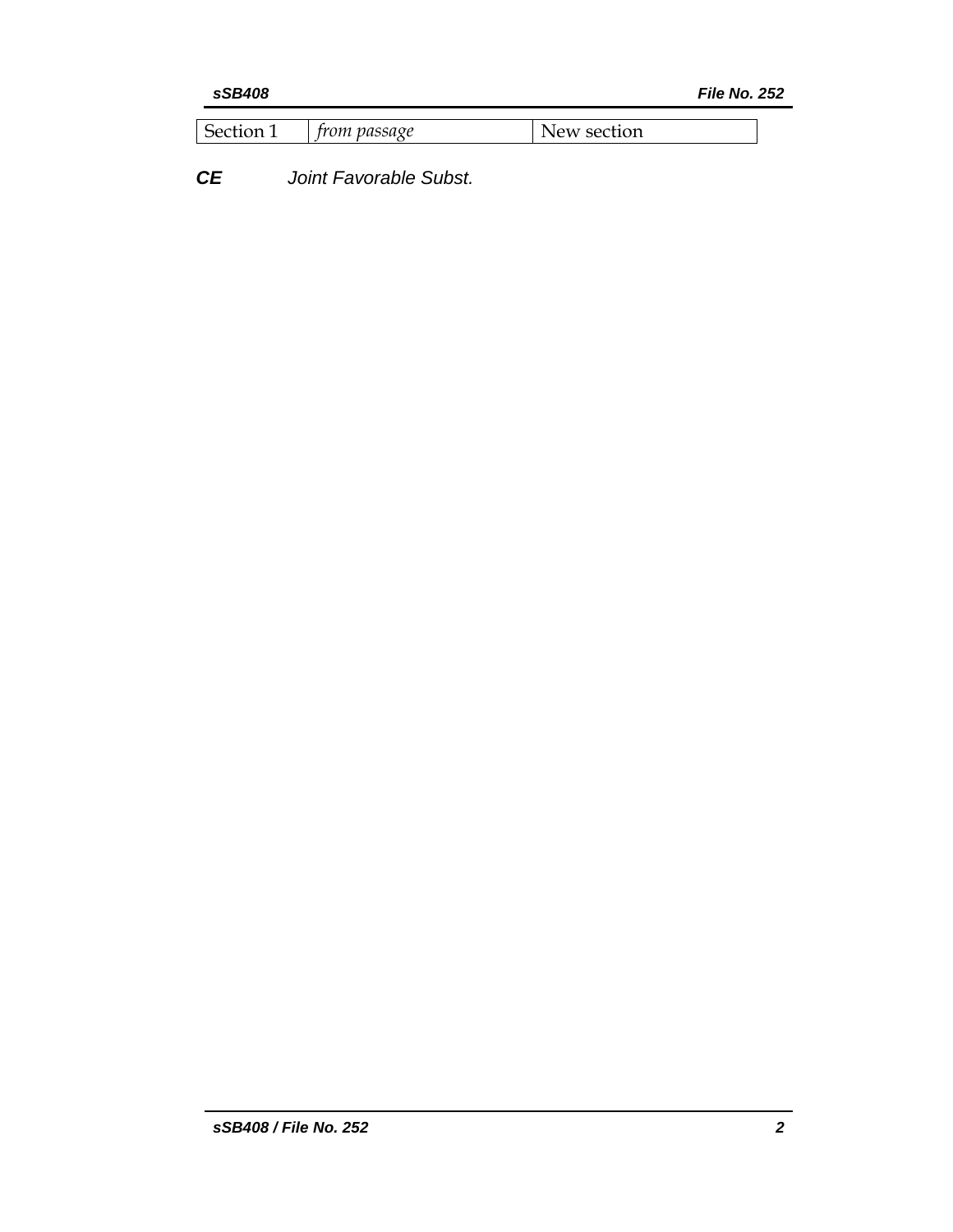*The following Fiscal Impact Statement and Bill Analysis are prepared for the benefit of the members of the General Assembly, solely for purposes of information, summarization and explanation and do not represent the intent of the General Assembly or either chamber thereof for any purpose. In general,*  fiscal impacts are based upon a variety of informational sources, including the analyst's professional *knowledge. Whenever applicable, agency data is consulted as part of the analysis, however final products do not necessarily reflect an assessment from any specific department.*

## *OFA Fiscal Note*

*State Impact:* None

*Municipal Impact:* None

#### *Explanation*

The bill has no fiscal impact by requiring the Department of Economic and Community Development (DECD), in consultation with the Office of Early Childhood and the Connecticut Health and Educational Facilities Authority, to identify and develop a plan addressing economic barriers experienced by persons seeking to open a child care business. It is anticipated that DECD can develop the plan within existing resources.

#### *The Out Years*

*State Impact:* None *Municipal Impact:* None